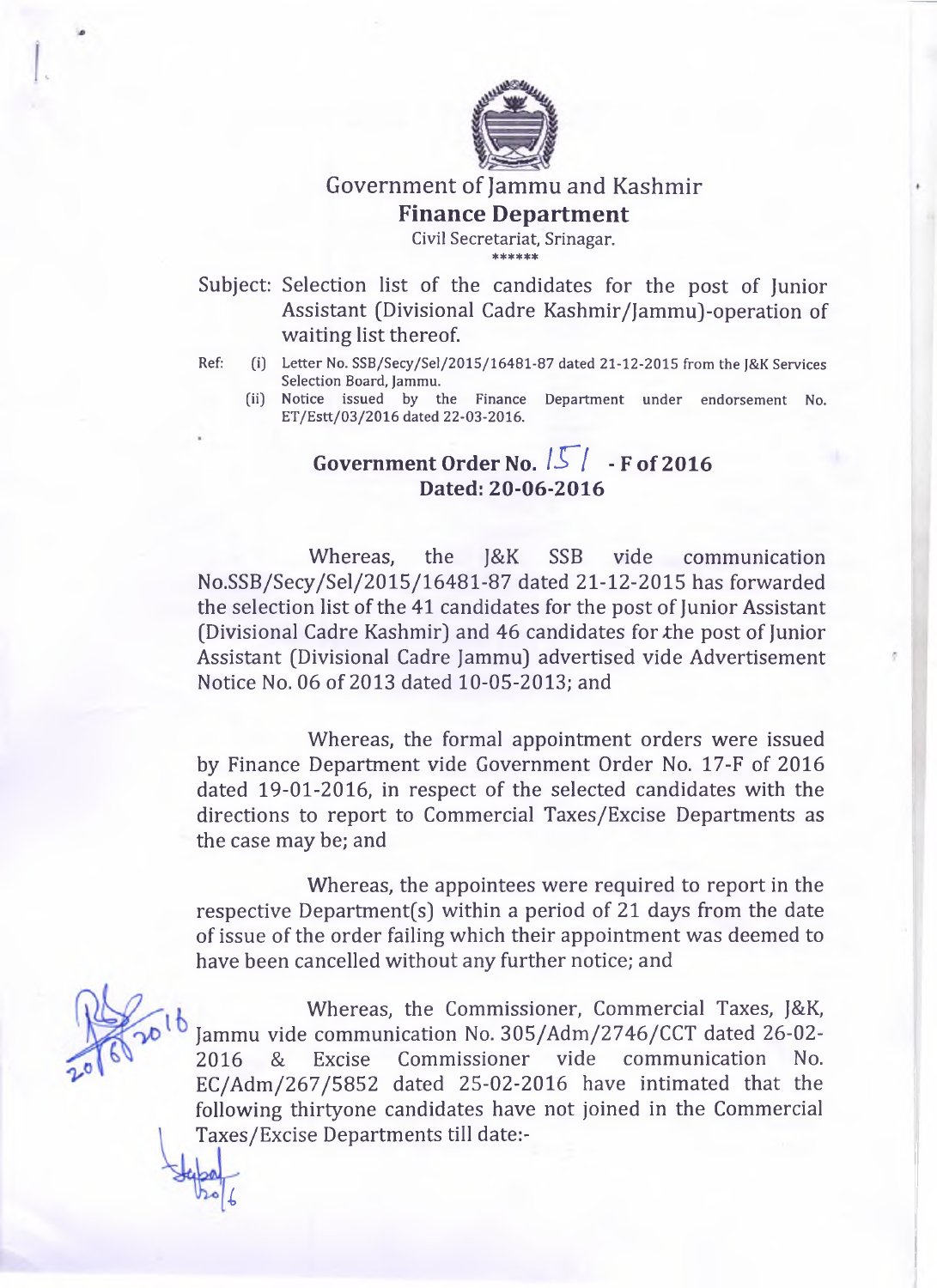| S.<br>No. | S. No.<br>In the<br><b>Select</b><br>List | S. No.<br>in the<br>G.O<br>No. 17-            | Name of the<br>candidates            | Parentage                       | Permanent<br><b>Address</b>              | <b>CAT</b> | <b>Divisional</b><br>Cadre | <b>HoD</b><br>supposed<br>to report |
|-----------|-------------------------------------------|-----------------------------------------------|--------------------------------------|---------------------------------|------------------------------------------|------------|----------------------------|-------------------------------------|
|           |                                           | F of<br>2016<br>dated<br>$19 - 01 -$<br>2016. |                                      |                                 |                                          |            |                            |                                     |
| 1.        | $\mathbf{1}$                              | $\mathbf{1}$                                  | Manzoor Ahmad<br>Malia               | Gh<br>Ahmad<br>Malla            | Balsoo Kulgam.                           | OM         | Kashmir                    | <b>Excise</b>                       |
| 2.        | $\overline{2}$                            | $\overline{2}$                                | <b>Bilal</b><br>Ahmad<br><b>Bhat</b> | All Mohammad<br><b>Bhat</b>     | Shalimar<br>Srinagar.                    | <b>OM</b>  | Kashmir                    | <b>Excise</b>                       |
| 3.        | 5                                         | 5                                             | Afroza Bano<br>$\bullet$             | Mr Gh Hassan<br>Khan            | Saida<br>Kadal<br>Srinagar.              | OM         | Kashmir                    | <b>Excise</b>                       |
| 4.        | 6                                         | 6                                             | Mubarik Ahmad<br><b>Bhat</b>         | Gh Nabi Bhat                    | Newtheed<br>Srinagar.                    | OM.        | Kashmir                    | <b>Excise</b>                       |
| 5.        | 7                                         | $\overline{\tau}$                             | Shabir<br>Ahmad<br>Bhat              | Abdul<br>Rashid<br><b>Bhat</b>  | Manghama<br>Pulwama.                     | OM         | Kashmir                    | <b>Excise</b>                       |
| 6.        | $\overline{9}$                            | 9                                             | <b>Bilal Ahmad</b>                   | Ghulam<br>Mohmad Arm            | Lachmanpora<br>Srinagar.                 | OM         | Kashmir                    | <b>Excise</b>                       |
| 7.        | 10                                        | 10                                            | Hussain<br>Ashaq<br>Dhobi            | Abdul<br>Rashid<br><b>Dhobi</b> | Mongalpora<br>Devsar Kulgam.             | OM         | Kashmir                    | Commercial<br><b>Taxes</b>          |
| 8.        | 15                                        | 15                                            | Samiullah<br>Jeelani                 | Sheikh<br>Mohd<br>Ismail        | Zivarat<br><b>Batamaloo</b><br>Srinagar. | OM         | Kashmir                    | Commercial<br><b>Taxes</b>          |
| 9.        | 17                                        | 17                                            | Bilal Ahmad Dar                      | Mohammad<br>Jaleel Dar          | South Srinagar,                          | OM         | Kashmir                    | Commercial<br><b>Taxes</b>          |
| 10.       | 26                                        | 26                                            | Manzoor Ahmad<br>Rather              | Ab Aziz Rather                  | Ashmuji<br>Kulgam.                       | OM         | Kashmir                    | Commercial<br><b>Taxes</b>          |
| 11.       | 27                                        | 27                                            | Junaid<br>Jeelani<br>Malik           | Gh<br><b>Jeelani</b><br>Malik   | Lal<br><b>Bazar</b><br>Srinagar.         | OM         | Kashmir                    | Commercial<br>Taxes                 |
| 12.       | 28                                        | 28                                            | Asif<br>Magbool<br>Khan              | Mohd<br>Magbool<br>Khan         | <b>New</b><br>Qazibagh<br>Anantnag.      | OM         | Kashmir                    | Commercial<br><b>Taxes</b>          |
| 13.       | 29                                        | 29                                            | Ashaq Hussain                        | Mohmad<br>Late<br>Faroog Bhat   | Murinder<br>Bagh<br>Srinagar             | OM         | Kashmir                    | Commercial<br>Taxes                 |
| 14.       | 31                                        | 31                                            | Ahmad<br>Sartaj<br>Dar               | Salam<br>Abdul<br>Dar           | Bhaan Kulgam.                            | OM         | Kashmir                    | Commercial                          |
| 15.       | 35                                        | 35                                            | Nazima Rasool                        | <b>Gulam Rasool</b>             | Kanimazar<br>Srinagar                    | <b>OM</b>  | Kashmir                    | <b>Taxes</b><br>Commercial<br>Taxes |
| 16.       | 36                                        | 36                                            | Sumeet Kour                          | Mohinder Singh                  | <b>Tahab Shadipora</b><br>Pulwama        | *Ом        | Kashmir                    | Commercial<br>Taxes                 |
| 17.       | $\mathbf{1}$                              | $\mathbf{1}$                                  | Shabir<br>Ahmad<br>Ganai             | Abdul<br>Aziz<br>Ganal          | Pohlu<br>Pattan<br>Pulwama               | <b>OSC</b> | Kashmir                    | Commercial<br>Taxes                 |
| 18.       | $\mathbf{1}$                              | $\mathbf{1}$                                  | Anaval Ud Din                        | Mumtaz Ahmad                    | Dawaran<br>Uri<br>Baramulla              | <b>RBA</b> | Kashmir                    | Commercial<br>Taxes                 |
| 19.       | $\overline{4}$                            | 4                                             | Raja<br>Hilal<br>Ahmad Mir           | Mohamad<br>Yousuf Mir           | Sogam<br>Chadoora                        | <b>RBA</b> | Kashmir                    | Commercial<br><b>Taxes</b>          |
| 20.       | $\overline{2}$                            | $\overline{2}$                                | Nirmal Singh                         | Sodagar Singh                   | Check<br>Gorlan<br>Bishna Jammu          | OM         | Jammu                      | <b>Excise</b>                       |
| 21.       | $\overline{\mathbf{3}}$<br>y.             |                                               | Manvir Kotwal                        | Santosh Kotwal                  | Puneja<br>Bhaderwah<br>Doda              | OM/RB<br>A | Jammu                      | <b>Excise</b>                       |
| 22.       | 4                                         | 4                                             | Suresh Kumar                         | Janak Raj                       | Rajhu chak Hira<br>Nagar Kathua          | OM/OS<br>с | Jammu                      | Excise                              |
| 23.       | 13                                        | 10                                            | Vishal Khajuria                      | Tilak Raj                       | Slot Sundar Bani<br>Rajouri              | OM         | Jammu                      | Commercial<br>Taxes                 |
| 24.       | 15                                        | 12                                            | Dimple Verma                         | Krishan Chand                   | Amala Hiranagar<br>Kathua                | OM/OS<br>С | Jammu                      | Commercial<br>Taxes                 |
| 25.       | 16                                        | 13                                            | Vikram<br>Kumar<br>Sharma            | Azad<br>Kumar<br>Sharma         | Thoplal<br>Ramnagar                      | OM         | Jammu                      | Commercial<br>Taxes                 |
| 26.       | 17 <sub>2</sub>                           | 14                                            | Rohit Choudhary                      | Ram<br>Rattan<br>Choudhary      | Channi Manasan<br>Samba                  | OM         | Jammu                      | Commercial<br>Taxes                 |
| 27.       | 19                                        | 16                                            | Davinder<br>Sharma                   | Chaman<br>Lal<br>Sharma         | Muthi Jammu                              | OM         | Jammu                      | Commercial<br>Taxes                 |
| 28.       | 27                                        | 23                                            | Ashok Kumarb                         | Prem Singh                      | Shiv<br>Nagar<br>Jammu                   | <b>OM</b>  | Jammu                      | Commercial<br>Taxes                 |
| 29.       | 31                                        | 26                                            | <b>Kulwinder</b><br>Kumar            | Kasturi Lai                     | Bharkh Reasi                             | OM         | Jammu                      | Commercial<br>Taxes                 |
| 30.       | $\mathbf{1}$                              | $\mathbf{1}$                                  | Vijay Kumar                          | Rattan Lal                      | W No. 5 R S<br>Pura Jammu                | <b>SC</b>  | Jammu                      | Commercial<br>Taxes                 |
| 31.       | 4                                         | $\mathbf{1}$                                  | Sham Singh                           | Parbat Singh                    | Diaman Ramban                            | <b>RBA</b> | Jammu                      | Commercial<br>Taxes                 |



and Whereas, the matter was examined in the Department it was found that the issue being appointment in Government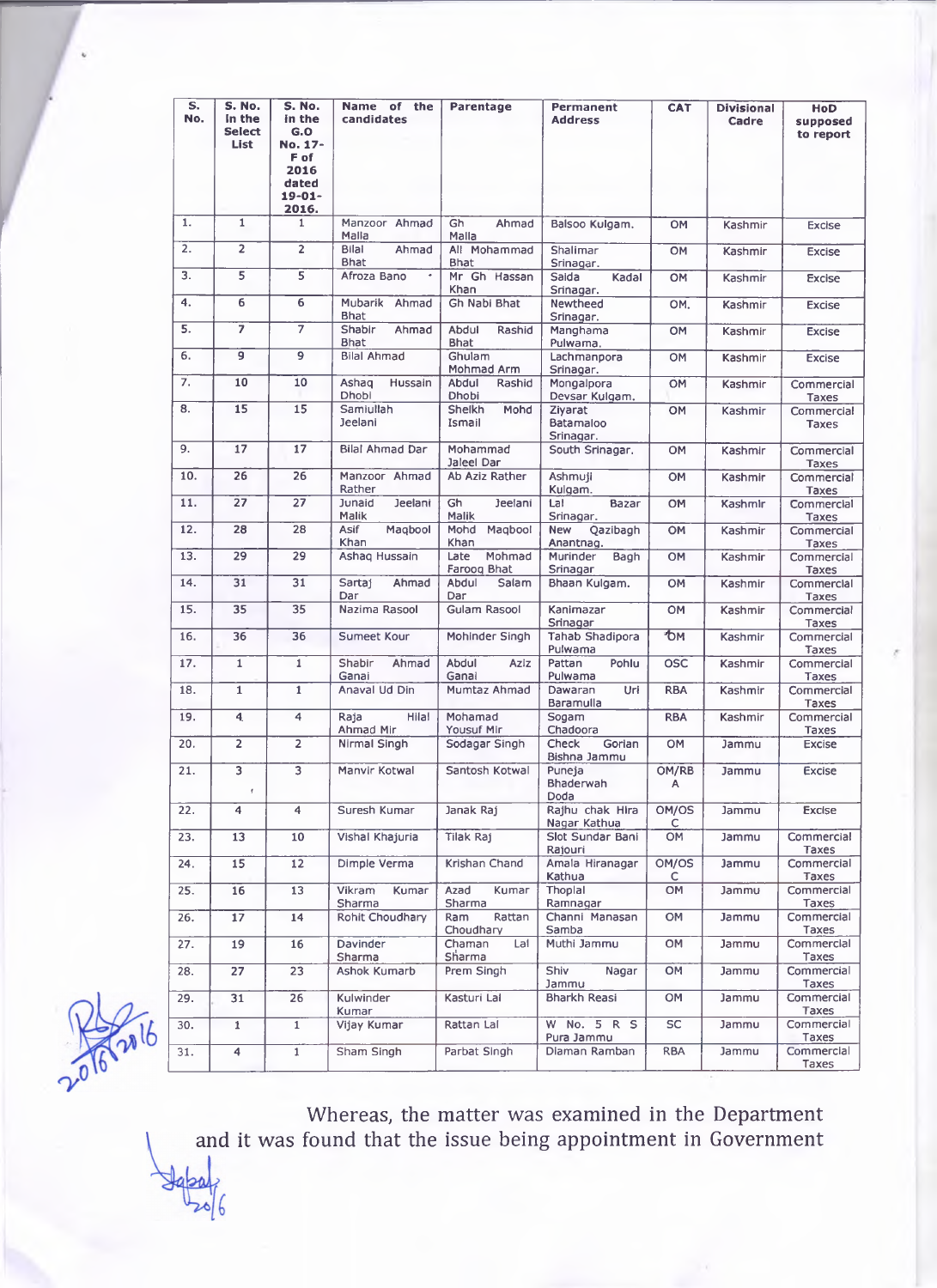Service, warrants reasonable opportunity to be given to all of the above thirtyone(31) candidates; and

Whereas, another last opportunity was provided to all the above thirtyone(31) appointees vide this department's notice dated 22-03-2016 and they were asked to report Commercial Taxes/Excise Departments within a period of 10 days from the date of issuance of the said notice; and

Whereas, the CCT vide communication No. 305/Adm/241-42/CCT dated 28-04-2016 has intimated that none among above said appointees joined in Commercial Taxes Department except Mr. Raja Hilal Ahmad Mir S/o Mohamad Yousuf Mir R/o Sogam Chadoora who reported belatedly. However, the Excise Commissioner vide communication No. EC/Adm/267/1425 dated 18-04-2016 has intimated that the two appointees have joined after issuance of final notice. The details of appointees, who joined after issuance of last/final notice, are as under:-

| S.<br>No. | S.No.<br>in<br><b>Select</b><br>list | S.No.<br>in the<br>G.O<br>No.<br>$17-F$<br>of<br>2016<br>dated<br>$19-01-$<br>2016 | the<br><b>Name</b><br>of<br>candates | Parentage                    | Permanent<br><b>Address</b>      | <b>CAT</b><br>$\mathcal{L}$ | <b>Divisional</b><br>Cadre | <b>Department</b><br>were<br>reported |
|-----------|--------------------------------------|------------------------------------------------------------------------------------|--------------------------------------|------------------------------|----------------------------------|-----------------------------|----------------------------|---------------------------------------|
| 1.        |                                      |                                                                                    | Ahamd<br>Manzoor<br>Malla            | Gh. Ahmad<br>Malla           | Balsoo Kulgam.                   | 0M                          | Kashmir                    | <b>Excise</b>                         |
| 2.        | $\overline{2}$                       | 2                                                                                  | Nirmal Singh                         | Sodagar<br>Singh             | Gorian<br>Check<br>Bishna Jammu. | 0M                          | Iammu                      | <b>Excise</b>                         |
| 3.        | 4                                    | 4                                                                                  | Hilal<br>Ahmad<br>Raja<br>Mir        | Mohamad<br><b>Yousuf Mir</b> | Sogam Chadoora.                  | <b>RBA</b>                  | Kashmir                    | Commercial<br>Taxes                   |

Whereas, among 31 appointees, in whose favour last opportunity was given, 28 appointees failed to join even after giving them final opportunity; and

Whereas, the J&K Services Selection Board Jammu vide its communication No. SSB/Secy/Sel/2015/16481 dated 21-12 2015 has already forwarded the waiting list of 9 candidates(under **om category Divisional Cadre Kashmir)** & 10 **CandidateS(9 under OM category & 1 under** RBA category(Recommendation Withheld) Divisional Cadre Jammu) and it is felt appropriate to consider the eighteen candidates, as per merit, who are figuring in the waiting list for their temporary appointment against the eighteen vacancies accrued due to non joining of appointees in the Commercial Taxes/Excise Departments; and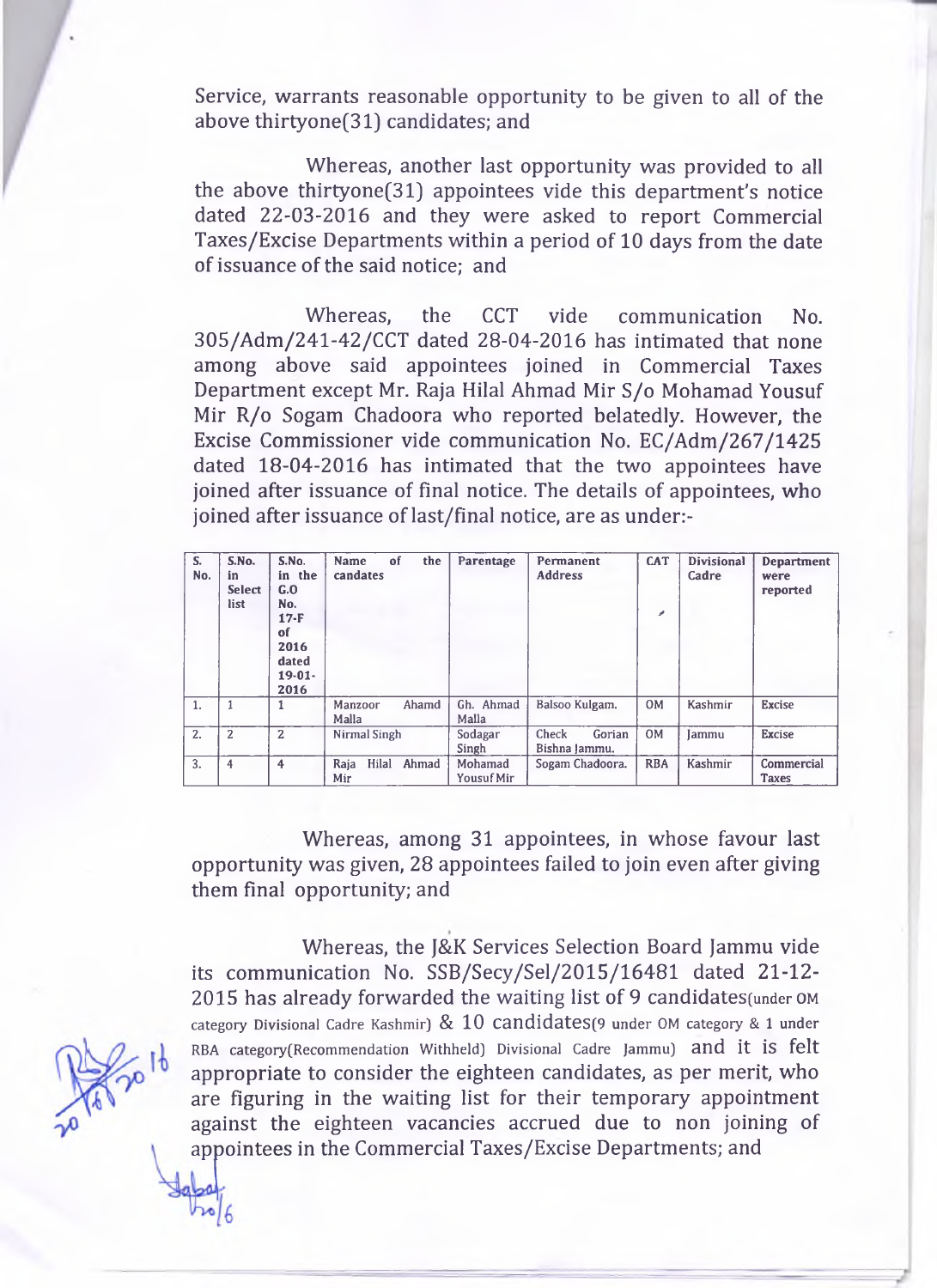Whereas, the following candidates are figuring in the waiting list, as per merit, as forwarded by the J&K Services Selection<br>Board Jammu vide its communication No. Board Jammu vide its communication No. SSB/Sel/Secy/2015/16481-87-50 dated 21-12-2015:-

| S.<br>No.        | Int.<br>Name of<br>S.<br>andidate<br>No. |                               | Parentage                | <b>Residence</b>                              | Cat        | <b>Division</b>             |
|------------------|------------------------------------------|-------------------------------|--------------------------|-----------------------------------------------|------------|-----------------------------|
| 1.               | 99                                       | Obaid<br>Bashir<br>Sofi       | Bashir Ahmad Sofi        | Badamwari Srinagar                            | OM         | Kashmir                     |
| $\overline{2}$ . | 36                                       | <b>Bilal Ahmad Lone</b>       | Ab Salam Lone            | Che Ananatnag                                 | OM         | Kashmir                     |
| 3.               | 35                                       | <b>Blial</b><br>Ahmad<br>Khan | Gh Mohd Khan             | Kuzwera Chadoora                              | <b>OM</b>  | Kashmir                     |
| 4.               | 131                                      | Shahnaz Ahmad<br>Baba         | Mohamad<br>Shafi<br>Baba | Shalimar<br>Banigam<br>Srinagar               | OM         | Kashmir                     |
| 5.               | $\overline{7}$                           | Ahmad<br>Aejaz<br>Khanday     | Gh Nabi Khanday          | Hugam Anantnag                                | <b>OM</b>  | Kashmir                     |
| 6.               | 100                                      | Omer Aslam                    | Mohammad Aslam           | Sonwar Srinagar                               | <b>OM</b>  | Kashmir                     |
| 7.               | 21                                       | Arshid<br>Ahmad<br>Mir        | Abdul Rashid Mir         | Shalimar<br>Banigam<br>Srinagar               | <b>OM</b>  | Kashmir                     |
| 8.               | $\overline{2}$                           | Aamlr Azlz                    | Abdul Aziz Nagash        | Mehjoor<br>Nagar<br>Srinagar                  | OM         | Kashmir                     |
| 9.               | 124                                      | Sayima Jan                    | Noor Mohmad Dar          | Bazar<br>Badam<br><b>Hka</b><br>Wanl Srinagar | OM         | Kashmir                     |
| 10.              | 20                                       | Atul Gupta                    | Hans Raj Gupta           | Thial<br>Ramnagar<br>Udhampur                 | <b>OM</b>  | Jammu                       |
| 11.              | 117                                      | Raman Kumar                   | Yash Paul                | Ram<br>Nagar<br>Udhampur                      | OM         | Jammu                       |
| 12.              | 59                                       | Kapil Kanth                   | Ravinder Kumar           | W No. 3 R S Pura<br>Jammu                     | OM         | <b>Jammu</b>                |
| 13.              | 140                                      | Samridhi                      | Dharm Vir Sharma         | Colony<br>Rehari<br>Jammu                     | OM         | Jammu                       |
| 14.              | 46                                       | <b>Hemant Sharma</b>          | Madan Lal Sharma         | Mandrol Bishna                                | <b>OM</b>  | Jammu                       |
| 15.              | 57                                       | Kamal Kishore                 | Radha Krishan            | Gurhamundian<br>Hiranagar Kathua              | OM         | Jammu                       |
| 16.              | 156                                      | Sukh Chain                    | S S Dogra                | Rati Danda Akhnoor                            | <b>OM</b>  | Jammu                       |
| 17.              | 144                                      | Sanjana Sharma                | Shambu Dutt              | Bilawar<br>Salore<br>Kathua.                  | <b>OM</b>  | Jammu                       |
| 18.              | 64                                       | Madhu Bala                    | Parkash Chand            | Rathwana<br>Hiranagar<br>Kathua               | <b>OM</b>  | Jammu                       |
| 19.              | 100                                      | Pardeep Singh                 | Pritam Singh             | Bhella                                        | <b>RBA</b> | Recommendation<br>Withheld. |

 $\overline{a}$ <sub> $\overline{b}$ </sub>

Now therefore, sanction is hereby accorded to the:-

**0 ) cancellation of appointment in respect of following 28 candidates ab-initio ordered vide Government Order No. 17-F of 2016 dated 19-01-2016:-**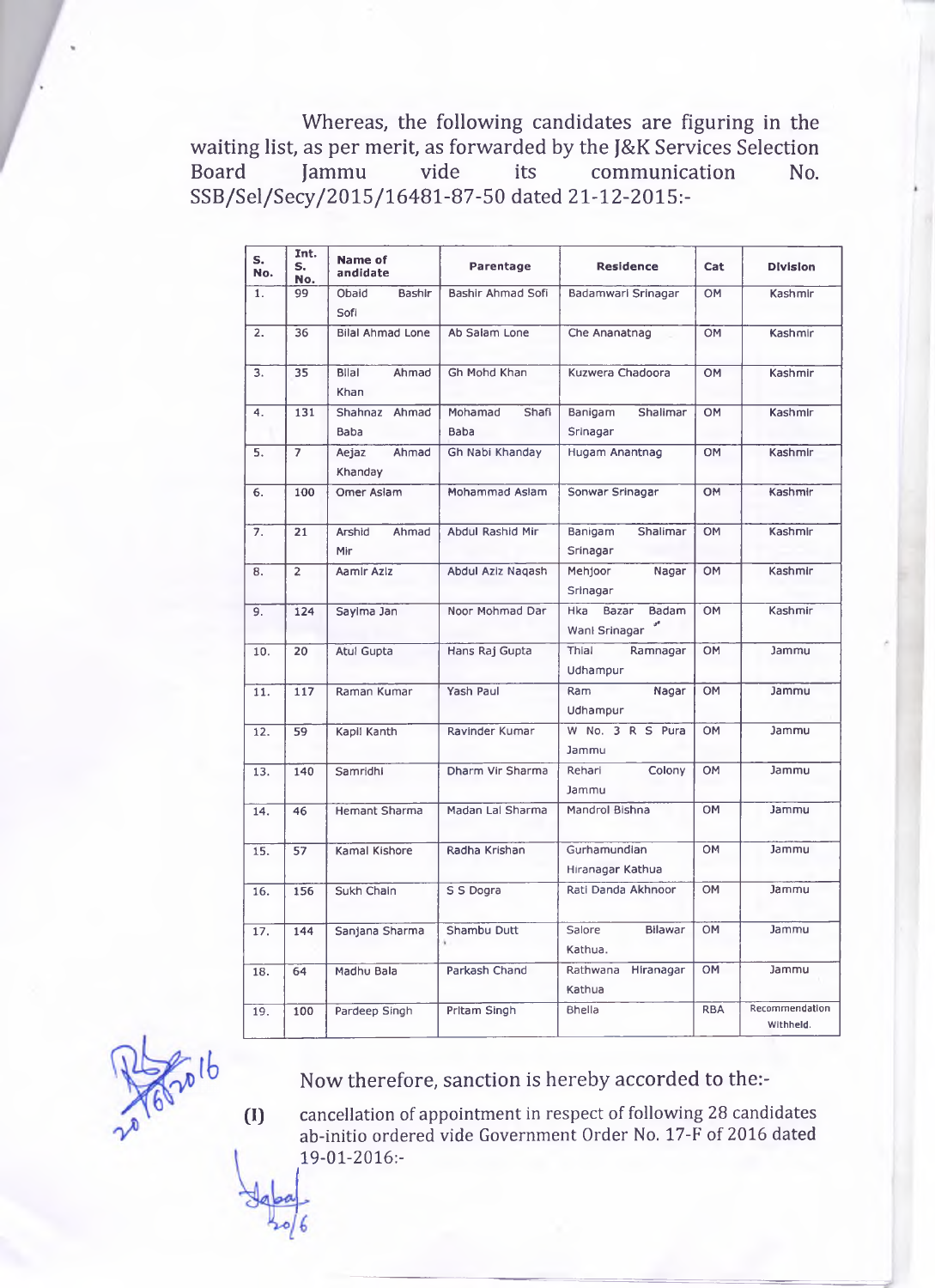| s.<br>No. | S. No.<br>in the<br><b>Select</b><br>List | S. No.<br>in the<br>G.O<br>No. 17-<br>F of<br>2016<br>dated<br>$19 - 01 -$<br>2016. | Name of the<br>candidates             | <b>Parentage</b>               | Permanent<br><b>Address</b>         | <b>CAT</b>  | <b>Divisional</b><br>Cadre | HoD<br>supposed<br>to report |
|-----------|-------------------------------------------|-------------------------------------------------------------------------------------|---------------------------------------|--------------------------------|-------------------------------------|-------------|----------------------------|------------------------------|
| 1.        | $\overline{2}$                            | $\overline{2}$                                                                      | Bilal<br>Ahmad<br><b>Bhat</b>         | All<br>Mohammad<br><b>Bhat</b> | Shalimar<br>Srinagar.               | <b>OM</b>   | Kashmir                    | <b>Excise</b>                |
| 2.        | 5                                         | 5                                                                                   | Afroza Bano                           | Mr Gh Hassan<br>Khan           | Saida<br>Kadal<br>Srinagar.         | <b>OM</b>   | Kashmir                    | <b>Excise</b>                |
| 3.        | 6                                         | 6                                                                                   | Mubarik Ahmad<br><b>Bhat</b>          | <b>Gh Nabi Bhat</b>            | Newtheed<br>Srinagar.               | <b>OM</b>   | Kashmir                    | <b>Excise</b>                |
| 4.        | $\overline{7}$                            | $\overline{7}$                                                                      | <b>Shabir</b><br>Ahmad<br><b>Bhat</b> | Abdul Rashid<br><b>Bhat</b>    | Manghama<br>Pulwama.                | <b>OM</b>   | Kashmir                    | <b>Excise</b>                |
| 5.        | 9                                         | 9                                                                                   | <b>Bilal Ahmad</b>                    | Ghulam<br>Mohmad Arm           | Lachmanpora<br>Srinagar.            | <b>OM</b>   | Kashmir                    | <b>Excise</b>                |
| 6.        | 10                                        | 10                                                                                  | Ashaq Hussain<br>Dhobl                | Abdul Rashid<br>Dhobi          | Mongalpora<br>Devsar Kulgam.        | OM          | Kashmir                    | Commercial<br>Taxes          |
| 7.        | 15                                        | $\overline{15}$                                                                     | Samiullah<br>Jeelani                  | Sheikh Mohd<br>Ismail          | Zivarat<br>Batamaloo<br>Srinagar.   | OM          | Kashmir                    | Commercial<br><b>Taxes</b>   |
| 8.        | 17                                        | 17                                                                                  | <b>Bilal</b><br>Ahmad<br>Dar          | Mohammad<br>Jaleel Dar         | South Srinagar.                     | OM          | Kashmir                    | Commercial<br><b>Taxes</b>   |
| 9.        | 26                                        | 26                                                                                  | Manzoor<br>Ahmad Rather               | Ab<br><b>Aziz</b><br>Rather    | Ashmuji<br>Kulgam.                  | <b>OM</b>   | Kashmir                    | Commercial<br><b>Taxes</b>   |
| 10.       | 27                                        | 27                                                                                  | Junaid<br>Jeelani<br>Malik            | Jeelani<br>Gh<br>Malik         | Lal<br>Bazar<br>Srinagar.           | <b>OM</b>   | Kashmir                    | Commercial<br>Taxes          |
| 11.       | 28                                        | 28                                                                                  | Magbool<br><b>Asif</b><br>Khan        | Mohd<br>Magbool<br>Khan        | Qazibagh<br><b>New</b><br>Anantnag. | <b>OM</b>   | Kashmir                    | Commercial<br><b>Taxes</b>   |
| 12.       | 29                                        | 29                                                                                  | Ashaq Hussain                         | Late Mohmad<br>Faroog Bhat     | Murinder<br>Bagh<br>Srinagar        | <b>OM</b>   | Kashmir                    | Commercial<br>Taxes          |
| 13.       | 31                                        | 31                                                                                  | Sartaj<br>Ahmad<br>Dar                | Abdul Salam<br>Dar             | Bhaan Kulgam.                       | <b>OM</b>   | Kashmir                    | Commercial<br>Taxes          |
| 14.       | 35                                        | 35                                                                                  | Nazima Rasool                         | <b>Gulam Rasool</b>            | Kanimazar<br>Srinagar               | OM          | Kashmir                    | Commercial<br>Taxes          |
| 15.       | 36                                        | 36                                                                                  | <b>Sumeet Kour</b>                    | Mohinder<br>Singh              | <b>Tahab Shadipora</b><br>Pulwama   | OM          | Kashmir                    | Commercial<br>Taxes          |
| 16.       | $\mathbf{1}$                              | $\mathbf{1}$                                                                        | Shabir<br>Ahmad<br>Ganai              | Abdul<br><b>Aziz</b><br>Ganai  | Pohlu<br>Pattan<br>Pulwama          | <b>OSC</b>  | Kashmir                    | Commercial<br><b>Taxes</b>   |
| 17.       | $\mathbf{1}$                              | $\mathbf{1}$                                                                        | Anaval Ud Din                         | Mumtaz<br>Ahmad                | Uri<br>Dawaran<br><b>Baramulla</b>  | <b>RBA</b>  | Kashmir                    | Commercial<br>Taxes          |
| 18.       | $\overline{3}$                            | 3                                                                                   | Manvir Kotwal                         | Santosh<br>Kotwal              | Puneja<br>Bhaderwah<br>Doda         | OM/RB<br>Α  | Jammu                      | <b>Excise</b>                |
| 19.       | 4                                         | 4                                                                                   | Suresh Kumar                          | Janak Raj                      | Rajhu chak Hira<br>Nagar Kathua     | OM/OS<br>с  | Jammu                      | <b>Excise</b>                |
| 20.       | 13                                        | 10                                                                                  | Vishai Khajuria                       | Tilak Raj                      | Slot Sundar Bani<br>Rajouri         | OM          | Jammu                      | Commercial<br>Taxes          |
| 21.       | 15                                        | 12                                                                                  | Dimple Verma                          | Krishan<br>Chand               | Amala Hiranagar<br>Kathua           | OM/OS<br>C. | Jammu                      | Commercial<br>Taxes          |
| 22.       | 16                                        | 13                                                                                  | Kumar<br>Vikram<br>Sharma             | Azad Kumar<br>Sharma           | Thoplal<br>Ramnagar                 | <b>OM</b>   | Jammu                      | Commercial<br><b>Taxes</b>   |
| 23.       | 17                                        | 14                                                                                  | Rohit<br>Choudhary                    | Ram<br>Rattan<br>Choudhary     | Channi Manasan<br>Samba             | OM          | Jammu                      | Commercial<br>Taxes          |
| 24.       | 19                                        | 16                                                                                  | Davinder<br>Sharma                    | Chaman<br>Lal<br>Sharma        | Muthi Jammu                         | OM          | Jammu                      | Commercial<br>Taxes          |
| 25.       | 27                                        | 23                                                                                  | Ashok Kumarb                          | Prem Singh                     | Shiv<br>Nagar<br>Jammu              | OM          | Jammu                      | Commercial<br><b>Taxes</b>   |
| 26.       | 31                                        | 26                                                                                  | Kulwinder<br>Kumar                    | Kasturi Lal                    | Bharkh Reasi                        | OM          | Jammu                      | Commercial<br>Taxes          |
| 27.       | $\overline{1}$                            | $\mathbf{1}$                                                                        | Vijay Kumar                           | Rattan Lal                     | W No. 5 R S<br>Pura Jammu           | <b>SC</b>   | Jammu                      | Commercial<br>Taxes          |
| 28.       | 4                                         | $\mathbf{1}$                                                                        | Sham Singh                            | Parbat Singh                   | Diaman Ramban                       | <b>RBA</b>  | Jammu                      | Commercial<br>Taxes          |

**(II) operation of waiting list for temporary appointment of the 18** candidates(who are figuring in the waiting list, as per merit).

I p

**(III) temporary appointment of following 18 waiting list candidates as Junior Assistant(Divisional Cadre Kashmir/Jammu) in the Pay** Band of Rs. 5200-20200 with Grade Pay of Rs.1900/- in the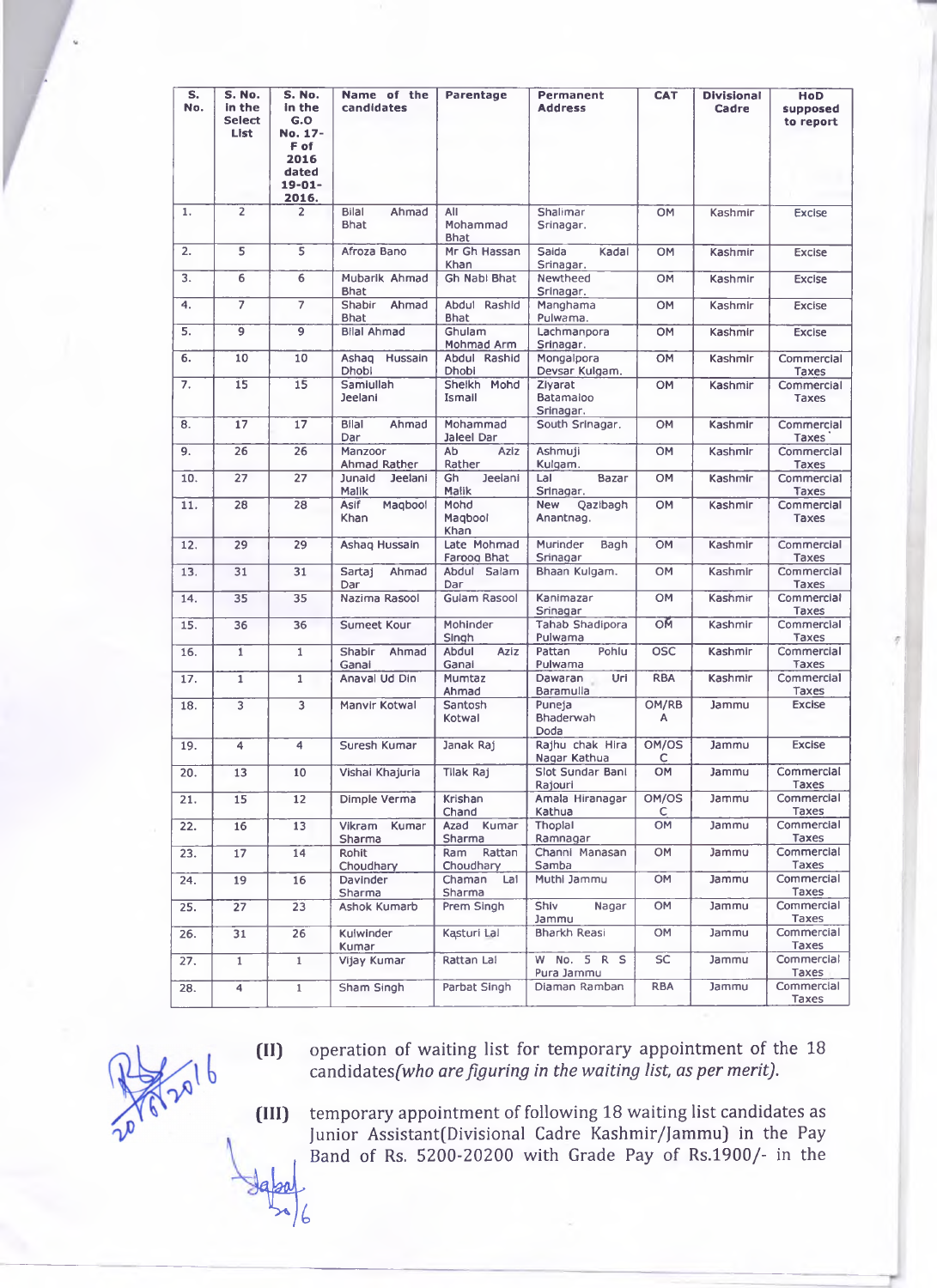| S.<br>No.      | Int.<br>S.<br>No. | <b>Name of</b><br><b>Candidate</b> | <b>Parentage</b>              | <b>Residence</b>                 | Cat       | <b>Division</b> | <b>HOD</b> to<br>report    |
|----------------|-------------------|------------------------------------|-------------------------------|----------------------------------|-----------|-----------------|----------------------------|
| $\mathbf{1}$ . | 99                | Obaid Bashir Sofi                  | Bashir<br>Ahmad<br>Sofi       | Badamwari<br>Srinagar            | <b>OM</b> | Kashmir         | Commercial<br><b>Taxes</b> |
| 2.             | 36                | <b>Bilal Ahmad Lone</b>            | Ab Salam Lone                 | <b>Che Ananatnag</b>             | <b>OM</b> | Kashmir         | Commercial<br><b>Taxes</b> |
| 3.             | $\overline{35}$   | <b>Bilal Ahmad Khan</b>            | Gh Mohd Khan                  | Kuzwera Chadoora                 | <b>OM</b> | Kashmir         | Commercial<br><b>Taxes</b> |
| 4.             | $\overline{131}$  | Shahnaz<br>Ahmad<br><b>Baba</b>    | Mohamad<br>Shafi<br>Baba      | Shalimar<br>Banigam<br>Srinagar  | OM        | <b>Kashmir</b>  | Commercial<br><b>Taxes</b> |
| 5.             | $\overline{7}$    | Ahmad<br>Aejaz<br>Khanday          | Gh Nabi Khanday               | <b>Hugam Anantnag</b>            | <b>OM</b> | Kashmir         | Commercial<br><b>Taxes</b> |
| 6.             | 100               | <b>Omer Aslam</b>                  | Mohammad<br>Aslam             | Sonwar Srinagar                  | <b>OM</b> | Kashmir         | Commercial<br><b>Taxes</b> |
| 7.             | 21                | Arshid Ahmad Mir                   | Abdul Rashid Mir              | Shalimar<br>Banigam<br>Srinagar  | <b>OM</b> | Kashmir         | <b>Excise</b>              |
| 8.             | $\overline{2}$    | Aamir Aziz                         | Abdul<br>Aziz<br>Naqash       | Mehjoor<br>Nagar<br>Srinagar     | <b>OM</b> | Kashmir         | <b>Excise</b>              |
| 9.             | 124               | Sayima Jan                         | Mohmad<br>Noor<br>Dar         | Hka Bazar Badam<br>Wani Srinagar | OM        | Kashmir         | <b>Excise</b>              |
| 10.            | 20                | <b>Atul Gupta</b>                  | Hans Raj Gupta                | Thial<br>Ramnagar<br>Udhampur    | <b>OM</b> | <b>lammu</b>    | Commercial<br><b>Taxes</b> |
| 11.            | 117               | Raman Kumar                        | <b>Yash Paul</b>              | Ram<br>Nagar<br>Udhampur         | <b>OM</b> | Jammu           | Commercial<br><b>Taxes</b> |
| 12.            | $\overline{59}$   | Kapil Kanth                        | Ravinder Kumar                | W No. 3 R S Pura<br>Jammu        | <b>OM</b> | Jammu           | Commercial<br><b>Taxes</b> |
| 13.            | 140               | Samridhi                           | <b>Dharm</b><br>Vir<br>Sharma | Rehari<br>Colony<br><b>Jammu</b> | 0M        | Jammu           | <b>Excise</b>              |
| 14.            | 46                | Hemant Sharma                      | Madan<br>Lal<br>Sharma        | Mandrol Bishna                   | OM        | lammu           | Commercial<br><b>Taxes</b> |
| 15.            | 57                | Kamal Kishore                      | Radha Krishan                 | Gurhamundian<br>Hiranagar Kathua | OM        | Jammu           | Commercial<br><b>Taxes</b> |
| 16.            | 156               | Sukh Chain                         | S S Dogra                     | Rati Danda Akhnoor               | <b>OM</b> | Jammu           | Commercial<br><b>Taxes</b> |
| 17.            | 144               | Sanjana Sharma                     | Shambu Dutt                   | Salore<br>Bilawar<br>Kathua.     | <b>OM</b> | Jammu           | <b>Excise</b>              |
| 18.            | 64                | Madhu Bala                         | Parkash Chand                 | Rathwana<br>Hiranagar Kathua     | 0M        | Jammu           | Commercial<br><b>Taxes</b> |

**Jammu and Kashmir Excise and Commercial Taxes (Subordinate) Service with immediate effect:-**

The temporary appointment of the above eighteen waiting list candidates as Junior Assisntant(Divisional Cadre Kashmir/Jammu) shall be subject to fulfillment of the following conditions:-

- A) The appointee(s) shall report to the respective departments as indicated against each within a period of 21 days from the date of issue of the order.
- B) In case of failure of any appointee to join within the stipulated period, his/her appointment shall be deemed to have been cancelled without any further notice.
- C) The appointee(s) shall be allowed to join only on production of the following certificates in original:-

 $2016$ 

6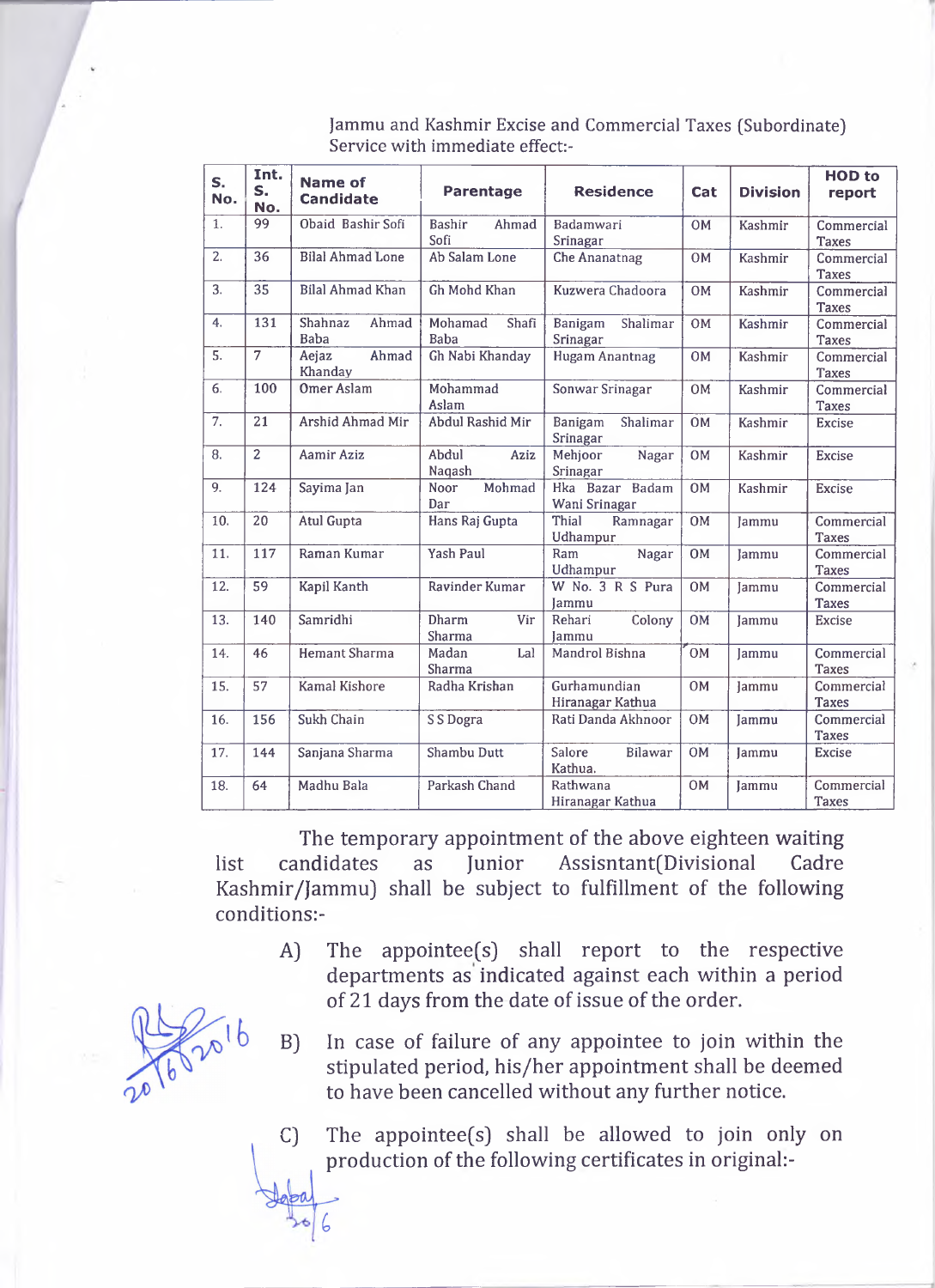- **1. Academic/Technical Qualification Certificates.**
- **2. Matriculation/Date of Birth Certificate.**
- **3. Health Certificate issued by Chief Medical Officer.**
- **4. Permanent Resident Certificate issued by the Competent Authority.**
- **5. Certificates from the District Industries Centre(DIC) and District Employment & Counseling Centre to the effect that no loan under the self employment scheme has been taken by the appointee.**
- **6. Relevant category certificates (in case of candidates belonging to reserved categories).**
- D) The appointment of the candidates as Junior Assistants shall further be subject to the following conditions:
	- **i. Each appointee shall give an undertaking duly attested by the First Class Magistrate in the shape of an affidavit to the effect that in case adverse report about his/her character and antecedents is received from Inspector General of Police, (CID), J&K to whom a reference shall be made by the concerned HoD, the candidate shall have no right to claim his/her appointment as Junior Assistant and his/her appointment as such shall be deemed to have been cancelled ab-initio.**
	- **ii. If on verification, the certificate(s) produced by the appointees are proved to be fake or forged, the appointment** shall be cancelled ab-initio.
	- **iii. The salary of the appointees shall not be drawn and disbursed to them unless the satisfactory reports in respect of (i) and (ii) above are received in their favour.**
	- **iv. The appointment of the said candidates shall be governed by the "New Pension Scheme" as per SRO 400 of 2009 dated 24.12-2009.**
	- **v. The appointee(s) shall be on probation for a period of 02 years and shall undergo and qualify the Secretariat Assistants Examination CoursefFoundation Course).**
	- **vi. The inter-se-seniority of the appointee(s) shall be strictly as per their merit in the select list.**

By order of the Government of Jammu and Kashmir.

## ' **s d / - (Navin K. Choudhary), IAS**

Commissioner/Secretary to Government

Finance Department

## No:-ET/Estt/03/2016 Dated: 20-06-2016

Copy to the:-

- **1. Commissioner Commercial Taxes, J&K, Srinagar.**
- **2. Excise Commissioner, J&K, Srinagar.**
- **3. Director, Information, J&K, Srinagar. He is requested to give wide publicity through print/electronic media.**